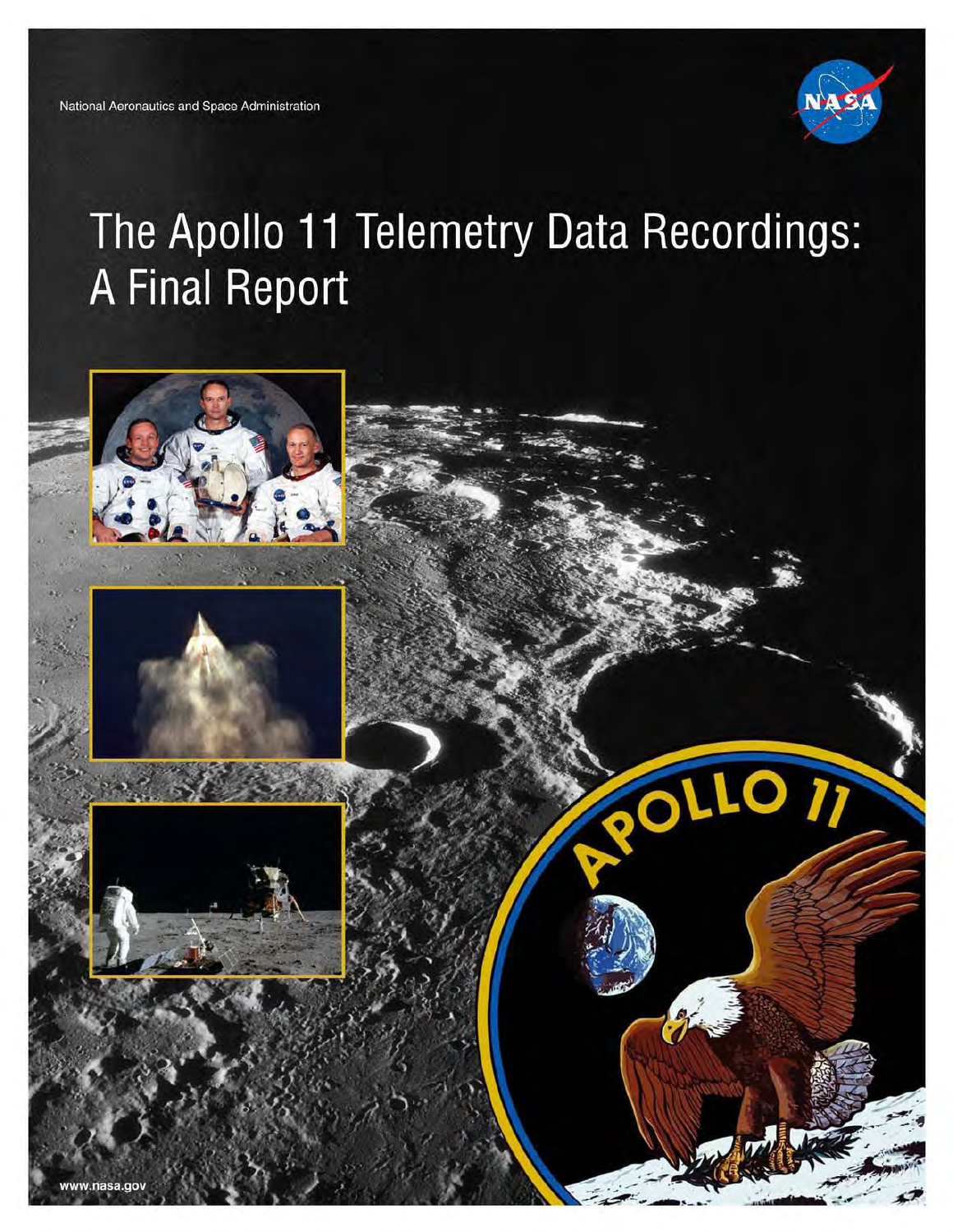#### The Apollo 11 Telemetry Data Recordings: A Final Report

When astronauts landed on the moon on July 20, 1969, the Eagle lander carried a small, unconventional television camera affixed to the inside of the door. It had one mission. Once astronauts opened the door and activated the camera, it would begin shooting live images of the historic event, transmitting the raw footage by way of an antenna to Earth below. There, engineers at three tracking stations would tape the original signals onto one-inch telemetry tapes for backup and then also convert the raw feed into a conventional format compatible with American broadcast standards.

The camera did its job.

(WRNC) in Suitland, Md.

As Neil Armstrong descended from the ladder to take that historic first step, hundreds of millions of viewers watched spellbound as the drama unfolded. NASA had given them something they had never seen before: a man walking on the moon via live television.

What most people did not realize, however, is that the television footage they viewed was actually inferior to what ground station engineers saw as the raw footage arrived from the moon 250,000 miles away. While the public saw blurry, ghostlike images, the engineers working at NASA's tracking stations in California and Australia saw clear, crisp video on special television monitors capable of displaying the unconventional video. Although NASA engineers knew that the scan converter would degrade the original picture quality, they viewed it as an engineering trade-off. NASA wanted live television and the only way to provide it at the time was with scan-conversion technology, despite the degradation.



In the triumph of the day, no one at the tracking stations considered these differences and certainly the public was unaware. The engineers boxed the one-inch telemetry tapes wound onto 14-inch canister reels—which served no other purpose than to provide backup if the live relay failed-and shipped them to the Goddard Space Flight Center. From there, the tapes were sent to the Washington National Records Center

The engineers never saw the back-up telemetry tapes again.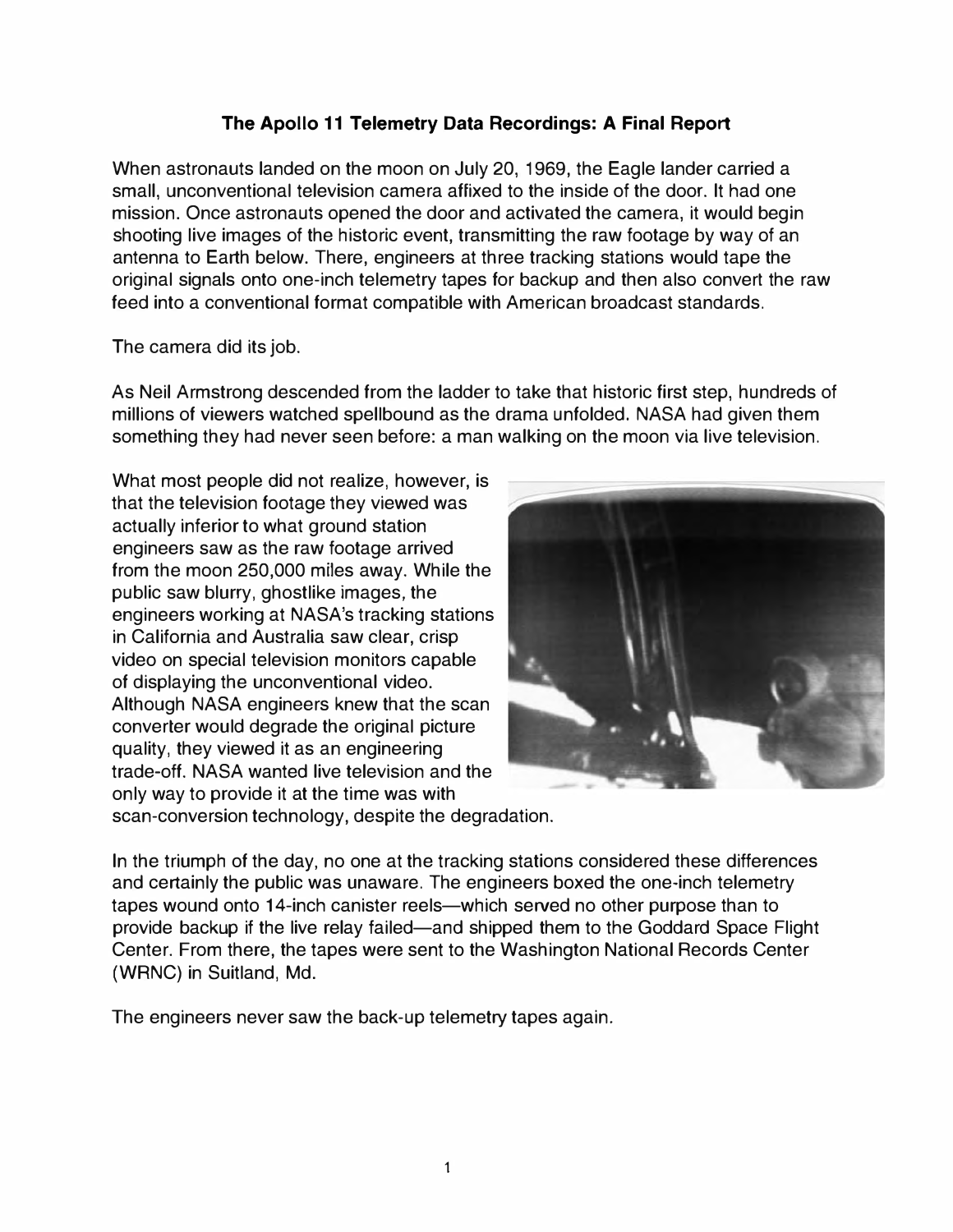#### Fast Forward to the Present

Much has happened over the ensuing years. Today, it is hard to imagine life without the Internet, cell phones, and high-definition television-innovations made possible by the revolution in digital technology. What was impossible nearly 40 years ago is now possible. The Apollo 11 telemetry tapes certainly provide a case in point. Using digital technology, technicians today could convert the raw signals into high-quality video, allowing the world to see what only a handful of engineers saw in 1969.

The desire to show the Apollo 11 moonwalk as it originally was received and recorded is what catalyzed a core team of U.S. and Australian Apollo enthusiasts, former NASA contractors, and a current Agency employee to find the one-inch telemetry backup tapes. They wanted to give the public a clearer picture of that iconic moment in American history. Enlisting the support of current Goddard Space Flight Center employees, these individuals spent thousands of hours tracking down and interviewing former NASA employees, pouring over memos, telex messages, and databases, and visiting possible storage sites.

Each had a special role in the effort:

- John Sarkissian, an operations scientist and the de facto historian of the Parkes Radio Observatory in Australia, initiated the search;
- Colin Mackellar, an avowed Apollo enthusiast, fanned interest through his posting of images on a website that paid tribute to those who worked at Australia's Honeysuckle Creek tracking station before the facility closed in 1981;
- Stan Lebar, a retired Westinghouse Electric program manager who oversaw the development of the special Apollo 11 camera, volunteered his time to search for the tapes;
- Bill Wood, a retired Bendix engineer who served as the crew supervisor at the Goldstone tracking station in California, assisted in contacting retired NASA officials who may have known of the tapes' whereabouts; and
- Richard Nafzger, who oversaw television processing at the ground tracking sites during the Apollo 11 mission, is today a Goddard employee who was able to access resources at the Center to help in the search. He soon became a pivotal figure, the team's unofficial leader.

## Unexpected Outcome

By all accounts, the epic-like search has not ended as anyone had expected. The searchers never found what they set out to uncover. Aside from a few canisters of Apollo 9 telemetry tapes still stored at the WNRC, the Apollo-era telemetry tapes no longer exist-anywhere. However, this disappointing discovery does not mean the Herculean effort that spanned more than eight years ended in vain. The team uncovered the best television-formatted recordings of the Apollo 11 moon landing and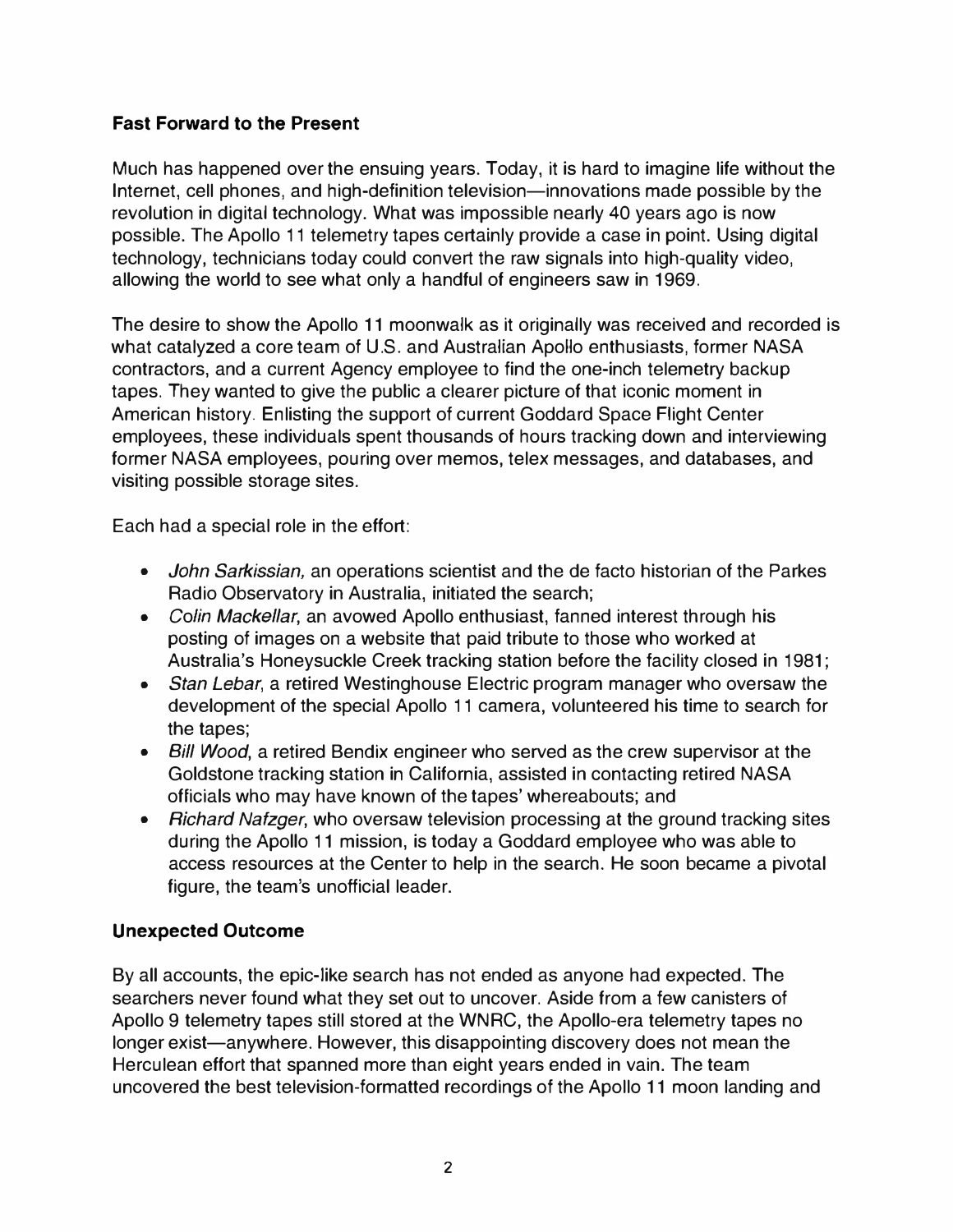has secured NASA funding to apply modern-day digital technology to dramatically enhance the quality of these tapes.

Will the public truly experience what just a handful of engineers witnessed 40 years ago? The answer is probably no, says Nafzger. "However, our search for the original tapes gave rise to the restoration of what we do have. Now that the  $40<sup>th</sup>$  anniversary is upon us, it is fitting that we release the enhanced video and explain why the raw-feed tapes are not with us today."

# Starting at the Beginning

To fully understand the loss of the original telemetry tapes, one needs to consider the technology of the day and appreciate the fact that live broadcasts from remote locations were difficult. No one was even sure it could be done from the surface of the moon.

Given the importance of the Apollo 11 mission, however, mission planners understood the necessity of television. But because they did not know whether a live broadcast was technologically feasible, they stipulated that voice, telemetry, biomedical data, and television all share the same transmission link from an antenna atop the Lunar Module. Consequently, the Agency budgeted only 500 kHz of the available bandwidth to television-far less than the 4.5MHz then used by the commercial broadcast television industry.

To cope with this reduction in bandwidth, NASA hired the Westinghouse Electric Corporation in Baltimore, Md., to develop a special television camera that used a nonstandard scan format of 10 frames per second and 320 lines of resolution, compared with the U.S. television standard of 30 frames per second and 525 lines.



Because commercial television could not broadcast the slow-scan format, NASA hired the RCA Corporation to build a scan converter to optically and electronically adapt these images to a standard U.S. broadcast TV signal. The tracking stations converted the signals and transmitted them by way of microwave links, Intelsat communications satellites, and AT&T analog landlines to Mission Control in Houston. By the time the images appeared on international television, they were substantially degraded.

But at the time, who noticed? Certainly not the hundreds of millions of people worldwide who sat mesmerized by the fuzzy images on their television sets.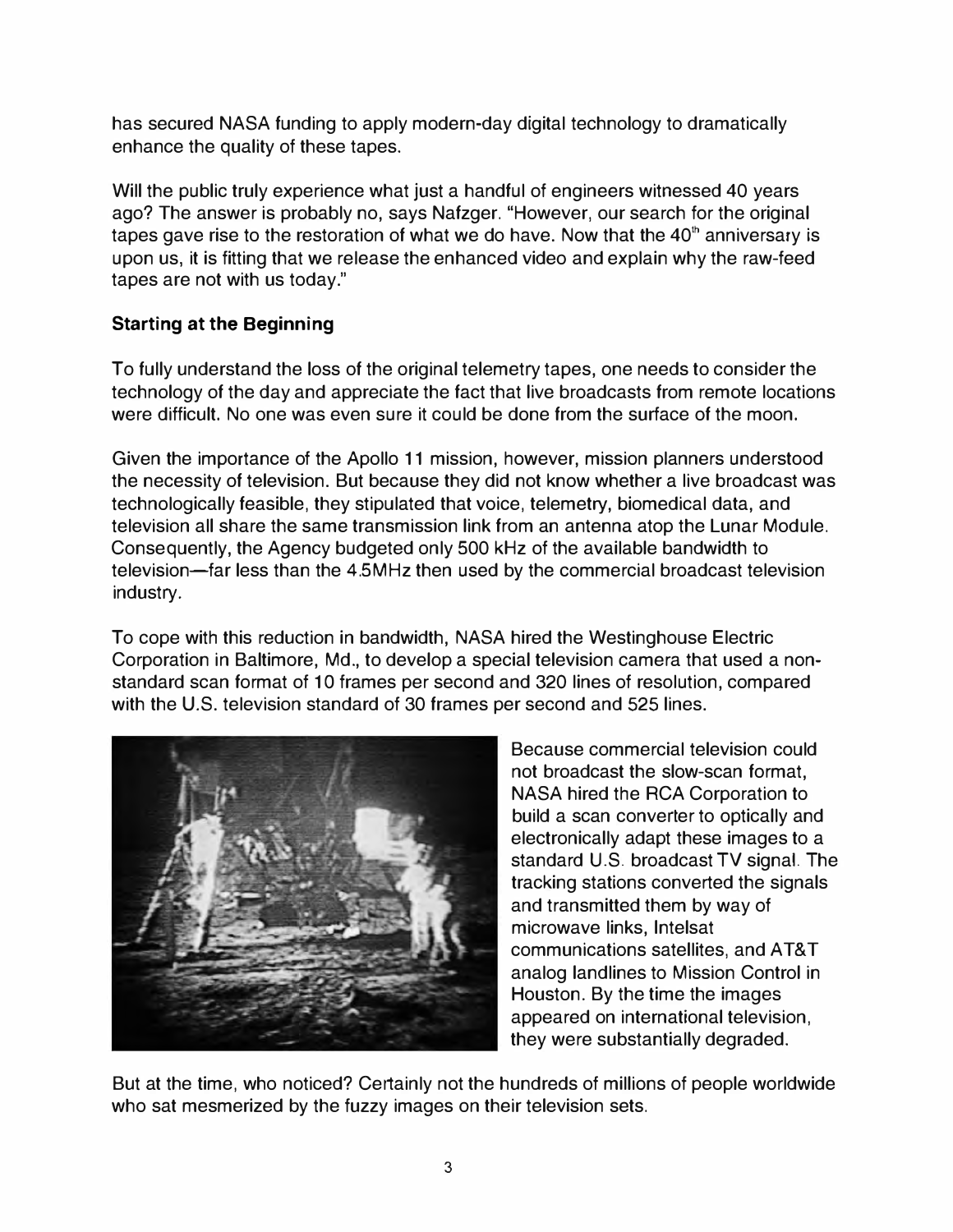But Lebar, who managed Westinghouse's lunar camera project, noticed. Now in his 80s, Lebar said he sat stunned watching the drama unfold on the television monitors in Houston. "I kept thinking it just doesn't look as clear and crisp as I expected. What's going on here?" From testing, he knew the camera was capable of producing good television, despite the reduced bandwidth. What he did not know, however, was that the converter used to reformat the signal would degrade the quality of the video to the extent that it did. Furthermore, long-distance transmission of the video from the tracking stations to Houston further reduced the quality.

Though disappointed, he let his initial emotions pass and allowed himself to be caught up in the moment. "No one was unhappy," he said. "We were all in seventh heaven." America had pulled off the impossible. In less than 10 years, the Nation had landed a man on the moon and showed the world, via live television, that it could be done.

NASA never again used the camera Lebar created. In addition to pulling off one of the most important triumphs of the 20<sup>th</sup> century, NASA discovered from Apollo 11 that it could broadcast live video using standard, higher-bandwidth television formats. It no longer needed to convert the signal to make video accessible to the public. In other words, viewers would see the broadcast in clear, sharp focus just as a conventional video camera captured the event.

But no one knew then. Consequently, only those working at the three tracking stations-Goldstone, Honeysuckle Creek, and Parkes-saw the feed as it came directly from the moon and was played on their slow-scan television monitors. As the converted signal made its way to Houston, the engineers at the tracking stations recorded the raw feed onto one-inch magnetic tapes using M-22 recorders, as required by NASA protocol. They stored the backup tapes in metal canisters, placed the canisters in boxes, and then shipped them by airfreight to Goddard. After a months-long holding period, during which Goddard personnel reviewed the tapes' content and determined that the Apollo program no longer needed the data, employees sent the canisters to WNRC for storage.

#### The Australian Connection

Sarkissian, the operations scientist and the de facto historian of the Parkes station, began researching the whereabouts of the slow-scan tapes in 1997 when a British author called him to get information about Parkes's role in the Apollo 11 mission. Had the author not queried Sarkissian, it is conceivable that the search for the tapes would not have begun.

But in his relentless quest to confirm which of the three tracking stations actually provided the first steps video, Sarkissian discovered in 2001 the existence of a Polaroid image taken as the raw-feed video played on the special slow-scan monitor. Even on a Polaroid print, it was obvious to Sarkissian that the images were far better than those broadcast in 1969.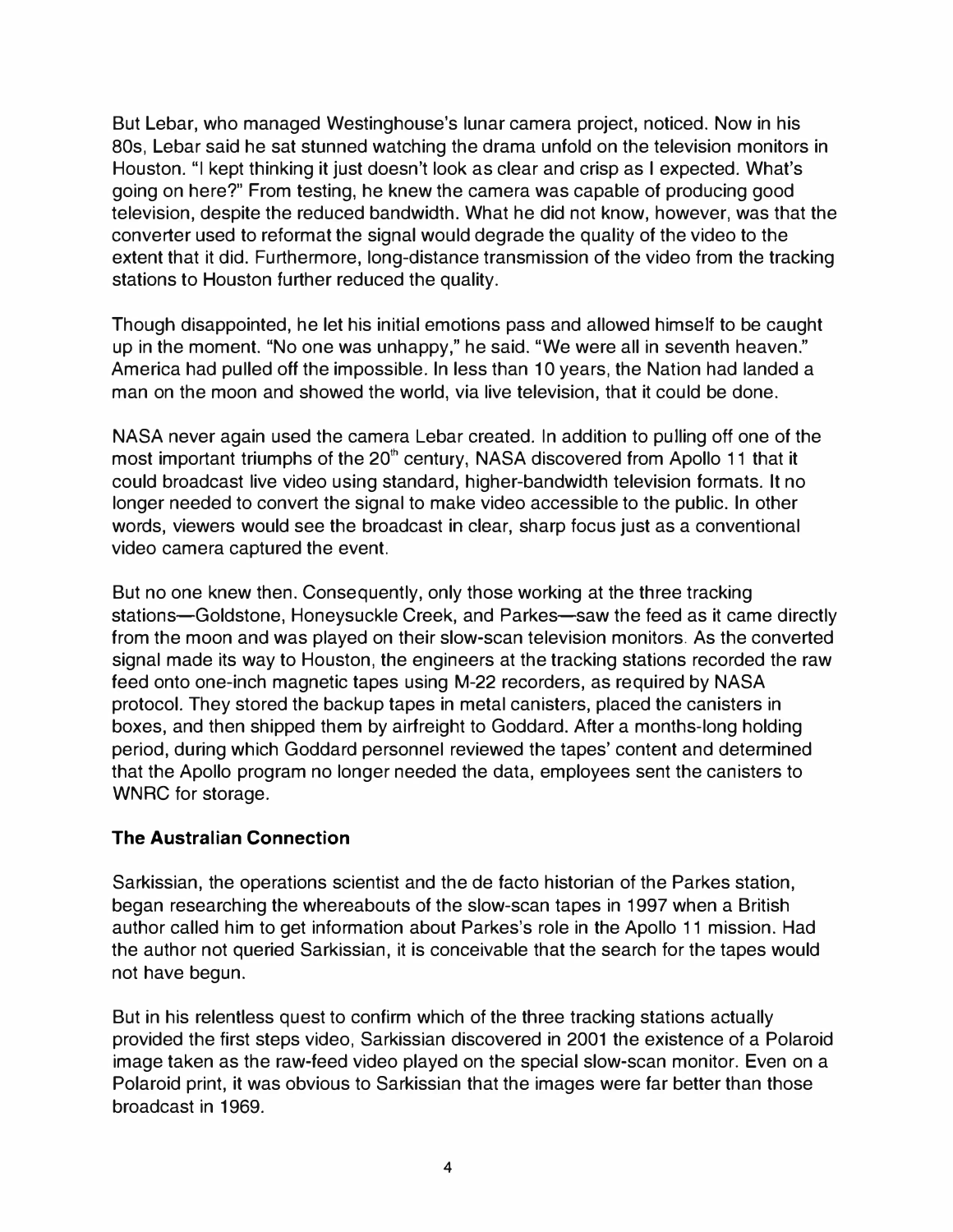One year later in another part of Australia, John Saxon, a retiree who formerly served as the operations supervisor at Honeysuckle Creek, attended a reunion picnic. Another Honeysuckle retiree brought along a magnetic-tape canister and passed it around for others to see. The retiree claimed he dubbed the tape from the original M-22 recording as a keepsake of the historic day. For 36 years, the tape languished in the garage of his Canberra home.

According to Saxon, no one thought much of the tape then. An interesting piece of memorabilia, yes, but without a player, no one would ever know what the tape actually contained or whether the data survived the less-than-ideal storage conditions. Furthermore, NASA had stored the originals safely away in the U.S. At least, that is what he figured at the time.

By mid-2003, however, interest began to take on a life of its own. Another set of photos had surfaced; this time they were scanned and posted on the Honeysuckle Creek Web site managed by Mackellar, an Apollo enthusiast who created the site in tribute to those who worked at the station before it closed in 1981. Within six months, the Australians had launched an all-out search for the original recordings and a machine that could play the tape found in the Canberra garage.

## The American Contingent

Across the Pacific Ocean, Wood also had begun his own research. The retired senior engineer at the Goldstone tracking station in California was gathering information for an article to appear in the NASA Apollo Lunar Surface Journal about how NASA used television during the Apollo program. Like his Australian colleagues, with whom he had communicated via email, he, too had obtained a Polaroid image taken from the slowscan television monitor at Goldstone. What he wanted were the original recordings from which to make screen captures to help illustrate his article.

After several calls to current and former NASA employees as well as a video producer who had made a DVD set about Apollo 11, he leamed that the scan-converted 16-mm kinescope stored in the National Archives offered the best available video quality. Not ready to give up, he also contacted Lebar-the man who had made television possible in the first place—to enlist his support in the search effort.

"When Bill showed me the photograph, I immediately said yes," Lebar recalled. He knew what the Westinghouse camera was capable of producing. He also understood the possibilities promised by digital technology. "I felt there was enough proof."

## The Dub

At least initially, hopes ran high. The Australians had located Nafzger at the Goddard Space Flight Center. Nafzger told them that the world's last remaining seven-foot-tall analog machine capable of playing the slow-scan tapes still existed at Goddard's Data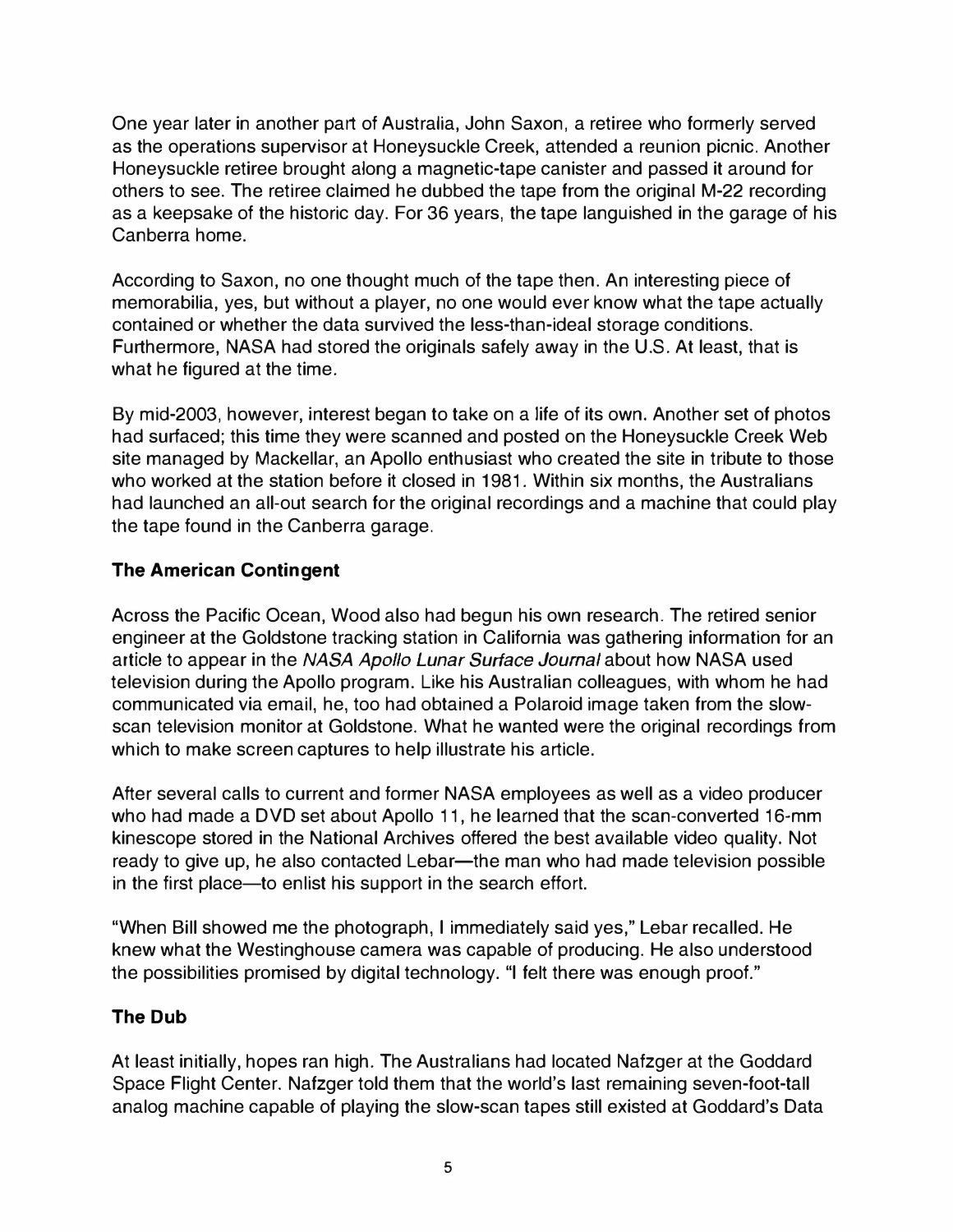Evaluation Lab (DEL). He also told them time was running short. Even though the Center planned to mothball the facility within the next few months, Nafzger convinced management to maintain the facility until he and his team could play the Australians' tape.

Anxious to deliver the tape as quickly as possible, Saxon contacted Neal Newman, the NASA Representative to Australia and Southeast Asia. Newman not only guaranteed "110 percent support from himself and the U.S. Embassy," but even offered to hand deliver the tape to Nafzger on June 10, 2004. After having the tape "conditioned" by Australia's National Film and Sound Archive, a film company, and allowing the tape to acclimate in the lab for 24 hours, Nafzger and DEL Manager Dick Bouchard reported to work the next day. As millions of other Americans watched President Reagan's state funeral on television, they fed the tape into the machine and discovered almost immediately that it contained chatter and simulation data from October 1967.

When told of the results, the tape's owner said that in the confusion of the day he must have picked up the wrong reel. For 36 years, he kept a tape that contained nothing but chatter.

Though disappointing, the playback made the retirees and volunteers more determined to find the original recordings, recalled Saxon. It proved that the antiquated DEL could still play the magnetic tapes-even those stored under less-than-optimal conditions. "If other tapes are discovered, there may be all sorts of possibilities for space historians and others to study data from one of the most defining moments in 20<sup>th</sup> century scientific history," he said.

Also buoyed by the possibilities, Wood and Lebar agreed to focus their efforts on the Goddard Space Flight Center now that their Australian counterparts had exhausted the search there, finding nothing in the way of one-inch Apollo 11 tapes. From conversations with retirees, they knew Goddard received the tapes; they just were not sure which organization in particular. It would take them nearly two years before they found out.

## The Initial Search

Imagine people's garages, basements, and attics. Across America, people store all manner boxes, containing a life's worth of possessions and keepsakes. Now just imagine what an agency as large as NASA would generate in a single day. Those belongings, which include everything from video, written correspondence, photography, and reports, often go to the National Archives, especially if they serve an important historical purpose. Other materials go to the WNRC or to privately operated facilities for temporary storage. Some are even kept in buildings on campus. Regardless of where they go, all must abide by records-keeping procedures.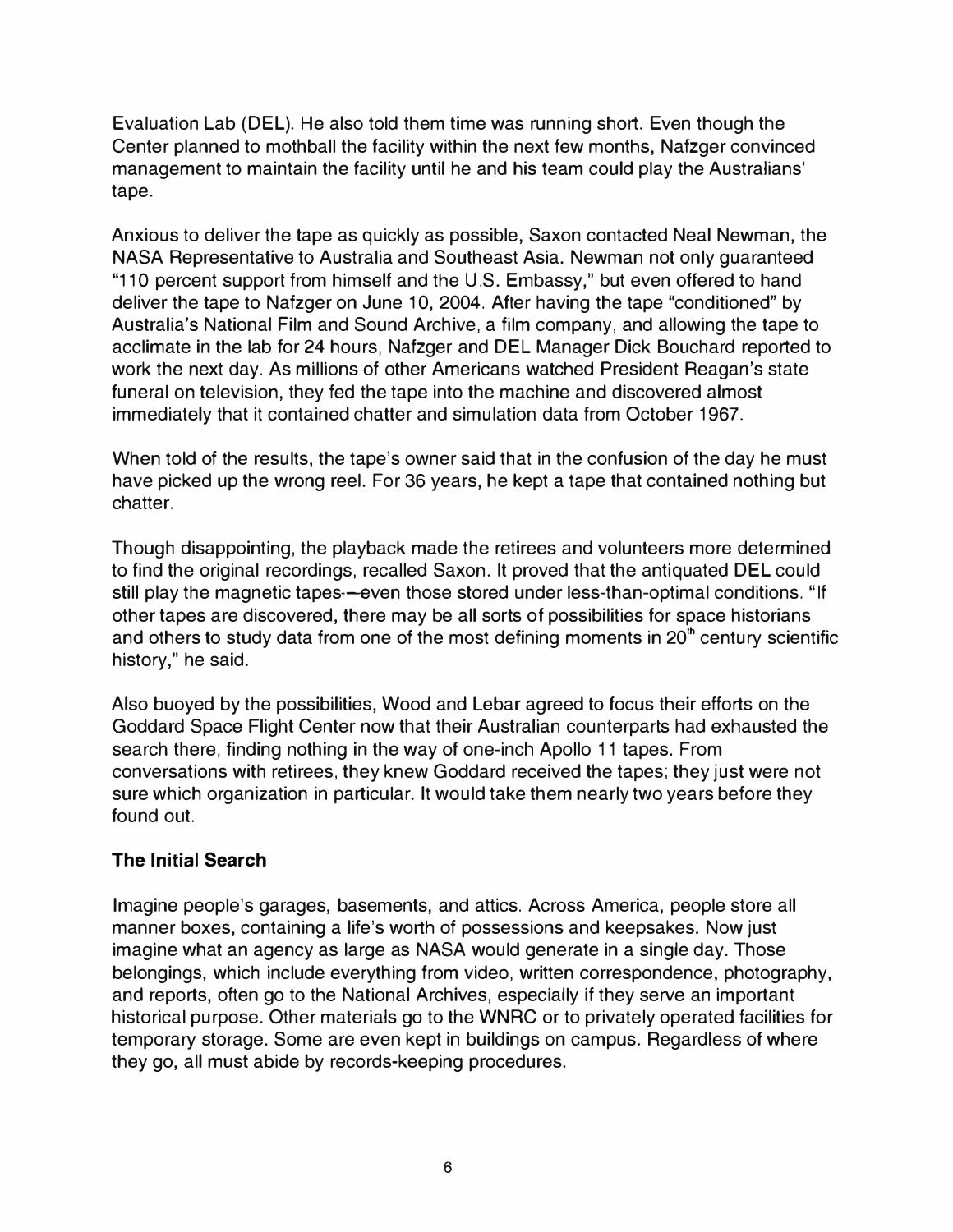Wood, Lebar, and Nafzger, who agreed to support the retirees' efforts to the extent that he could be given his job responsibilities, were novices to NASA's storage policies and procedures - especially those carried out four decades ago. Without documentation, they knew they would never find what they were looking for.

In mid-2005, Lebar and Nafzger contacted Goddard's Public Affairs Office and the Information and Logistics Management Division (Code 270), the Center's official records-keeping organization, to inform these groups of the informal search and to see if they could enlist their help. Nafzger also set up a meeting with the Information Technology and Communications Directorate and others to develop a strategy. By this point, Lebar and Wood also had signed a government contract volunteering their services to help Nafzger with the search.

"Basically Stan and Dick said they were looking for historic magnetic telemetry tapes," recalled a records management employee. "They had no idea of the mountain of stuff here."

While Lebar searched Goddard's library for documents, Code 270 employees combed the filing cabinets looking for Apollo-related documentation-a task made more difficult because Goddard has not automated old records due to budget constraints. Lebar also contacted the National Archives in College Park, Md., to determine if the "Nation's attic" had a copy of the tapes. Confirming what Wood discovered months earlier, the tapes were not there. The only video contained in that collection was the broadcast film that hundreds of millions of people saw on July 20, 1969.

The first break came when Code 270 employees located seven green ledger books listing the accession numbers issued since 1963 to transfer materials to the WNRC. "I had always been under the assumption that every Goddard accession was listed in these books," an employee said. She was mistaken.

## Gaps in Documentation

Although Goddard policy now requires organizations to work through Code 270 when storing and withdrawing records from the WNRC, it was not always that way. Recordskeeping personnel said that in the past, several organizations with large data holdings managed their own records and their own paperwork-the so-called SF 135s needed to transfer records to the WNRC and the Form 11s to withdraw them. The practice stopped in the late 1990s when NASA Headquarters became concerned that important data could be lost without a stricter accounting of what these organizations shipped and withdrew.

After examining the green ledger books, employees began to suspect that the organization responsible for the Apollo tapes enjoyed the same working arrangement. The accession numbers listed in the ledger books were not in sequential order. In fact, employees found large gaps, indicating that the records office had assigned those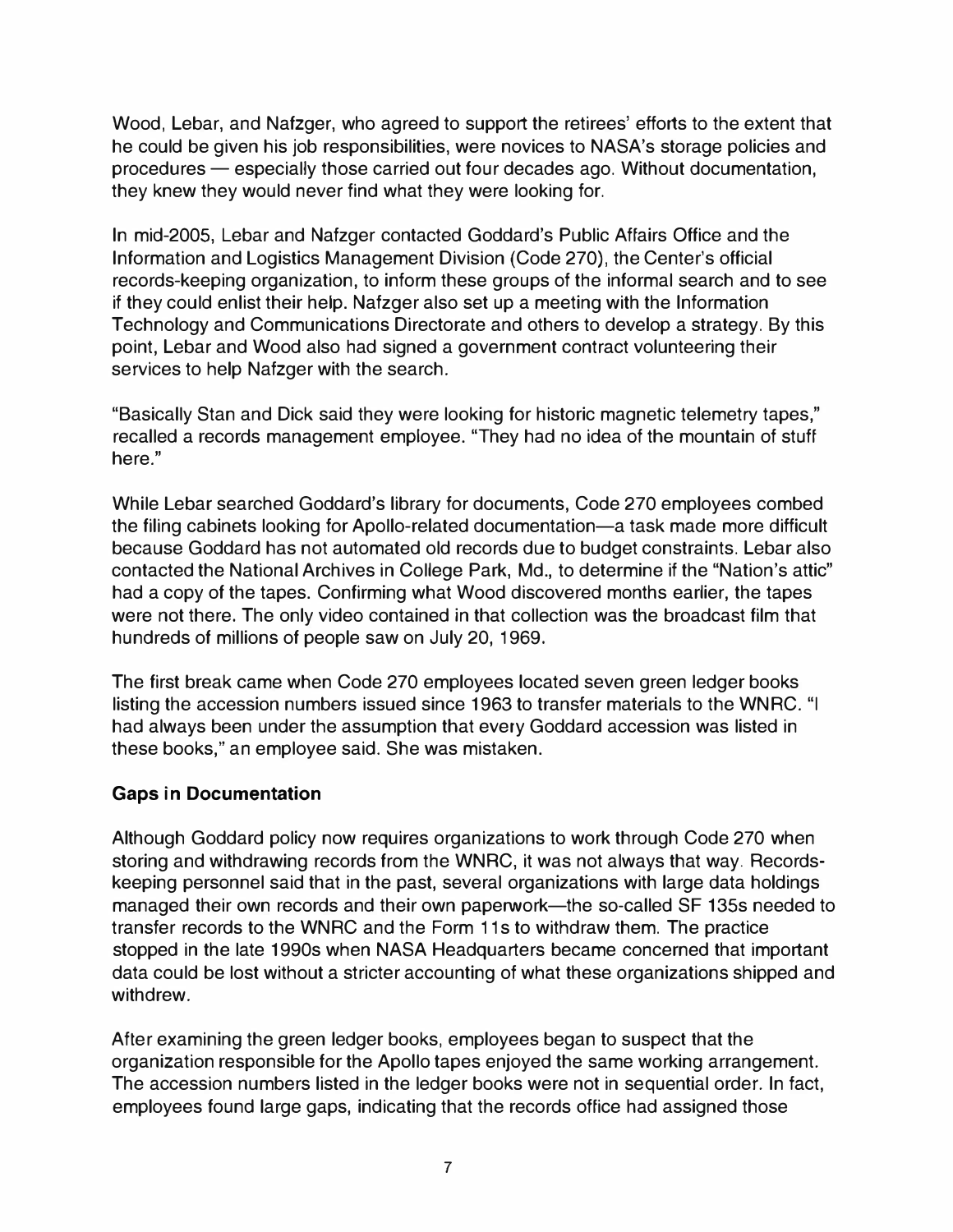numbers to other organizations. "My reaction was that the processes obviously were different then," an employee recalled. "Some type of agreement must have allowed people to send records outside of the normal records process."

When employees scoured the filing cabinets for the forms needed to transfer and withdraw Apollo-era records, again they found gaps. Although the paperwork described in detail the contents of boxes containing correspondence, reports, and memos, the forms lacked details for other types of records. Accessions and corresponding paperwork assigned to tapes, for example, were simply labeled "magnetic tapes," with no further identification of the mission or whether the tapes contained audio, commercial video, telemetry, or computer data.

Whether the Apollo 11 backup telemetry tapes ever flowed through Code 270, no one could tell from the vague "magnetic tape" descriptor. Even so, employees gave the accession numbers to Nafzger and Lebar and they met with the Smithsonian Curator for Space History and the WNRC Chief of the Accessions Branch to learn how to best proceed with the information they had.

## The Proverbial Needle in a Haystack

Looking back, Lebar's first foray into WNRC's vast holdings was like finding the proverbial needle in a haystack, he said. WNRC personnel had printed the complete listing of Goddard accessions stored at the WNRC, including those for which the Goddard's records department had no documentation. After about two weeks, though, he realized the futility of the task.

Although he limited his effort to the 1969-1975 timeframe, the list of accessions for magnetic tapes still involved tens of thousands of boxes. "I realized this was going to take a lot of time



and I needed a way to narrow down the search," said Lebar. "We all agreed that to blindly recall tape boxes for examination would be an exercise in futility."

## Oversized Boxes

On a hunch, Lebar asked if the WNRC used a standard-size box to store the materials it received. WNRC employees advised him that WNRC used a one cubic-foot standard box. Lebar then asked Nafzger to give him a sample of the M-22 tape reel. It became immediately apparent that a 14-inch tape reel, when packaged inside a metal canister and then an outer cardboard box, would never fit inside the standard storage box. WNRC staff members told Lebar that boxes larger than the standard were called "Z"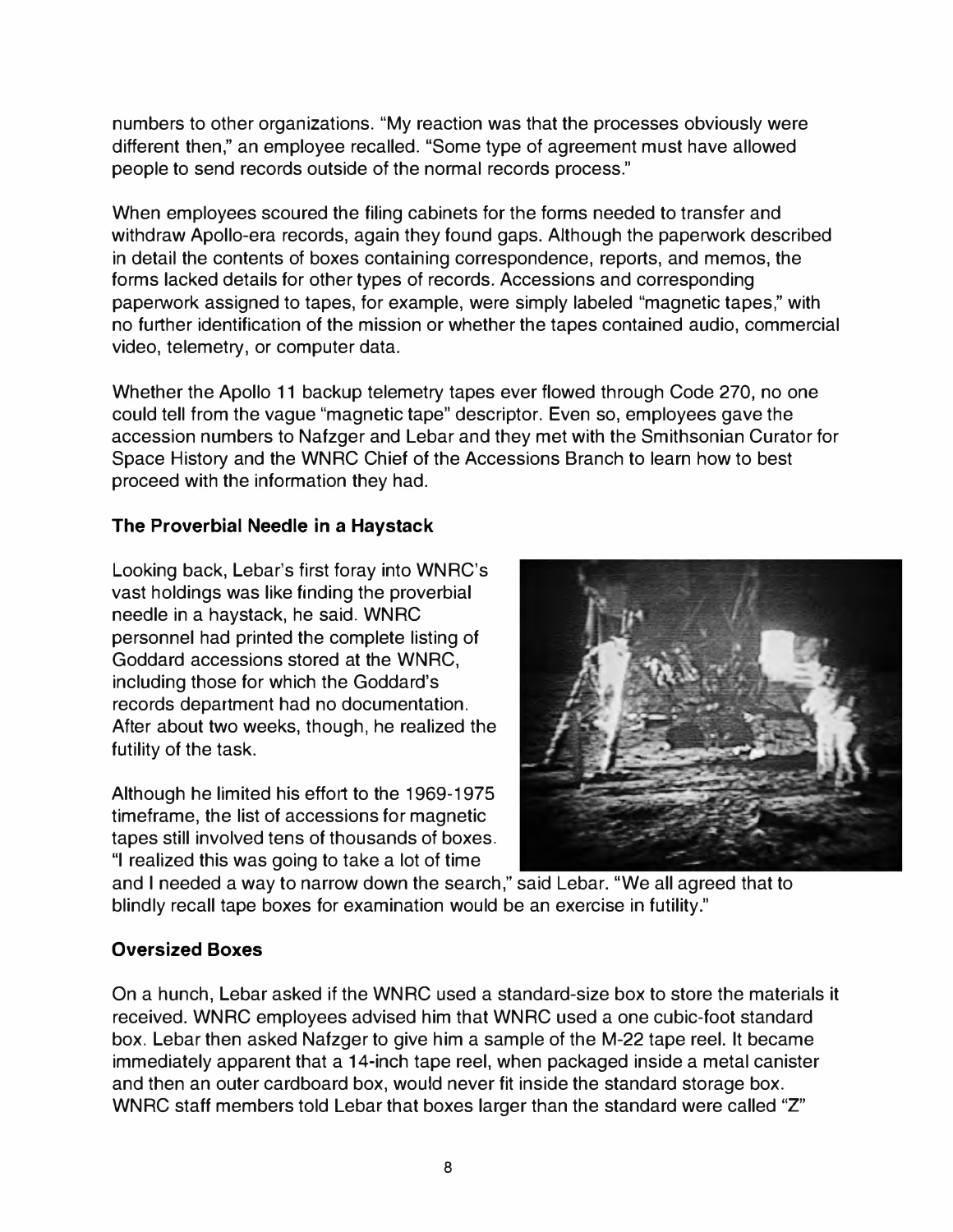boxes, which WNRC stored on specially designed shelves to accommodate their larger size.

At last, Lebar felt he was making progress. He then asked the WNRC staff to produce a printout only of those accessions stored in the "Z' boxes. He gave the file to Wood, who further massaged the list by date, narrowing down candidate boxes to about 5,000. From that printout, Lebar and Wood developed a more manageable accession list.

# A Trip Through the Stacks

In January 2006, Lebar returned to WNRC, this time armed with a map showing the location of all the oversize shelves, a printout of the magnetic-tape accessions stored in these areas, and permission from the Goddard records department to open the boxes. Having never seen the stacks before, Lebar was overwhelmed by what he saw. Each stack contained up to 20 shelves, separated by two-foot aisles. "It goes on forever," he said. "If there was ever a time when I thought no one would find anything it was then."

Accompanied by a WRNC staff member who joined the organization in 1974 and was familiar with the operation there, Lebar spent days sampling the contents of boxes stored under every accession created during the Apollo era. The good news was that each accession dealt with a specific mission or experiment. In other words, the contents were not mixed, which would have made a search infinitely more difficult and time consuming. He also confirmed that the magnetic tapes used during the Apollo program fit roughly five to a box.

After several days, though, he still had not found a single Apollo tape.

Just to make sure he and the WNRC staff member had not overlooked anything, they went through the stacks again. On the second pass, they came to a bottom shelf that was supposed to house two boxes stored under accession 255-69A-4099. The shelf was empty. This time, though, the WNRC employee got down on his hands and knees to peer into the back of the shelf.

That is when he found a single, slightly damaged box containing nine tapes labeled "NCG-721'" "Immediately, I knew it was Apollo," Lebar said.

Although they contained Apollo 9 mission data recorded at the Canary Island tracking station in 1969, the accompanying paperwork listed the 255-69A-4099 accession number-apparently the number Goddard had assigned to the storage of Apollo magnetic tapes. Lebar finally had something to work with.

# Another Dead End

Back at Goddard, Code 270 personnel searched through the green ledger books to see what they could learn about that particular accession. They found nothing, confirming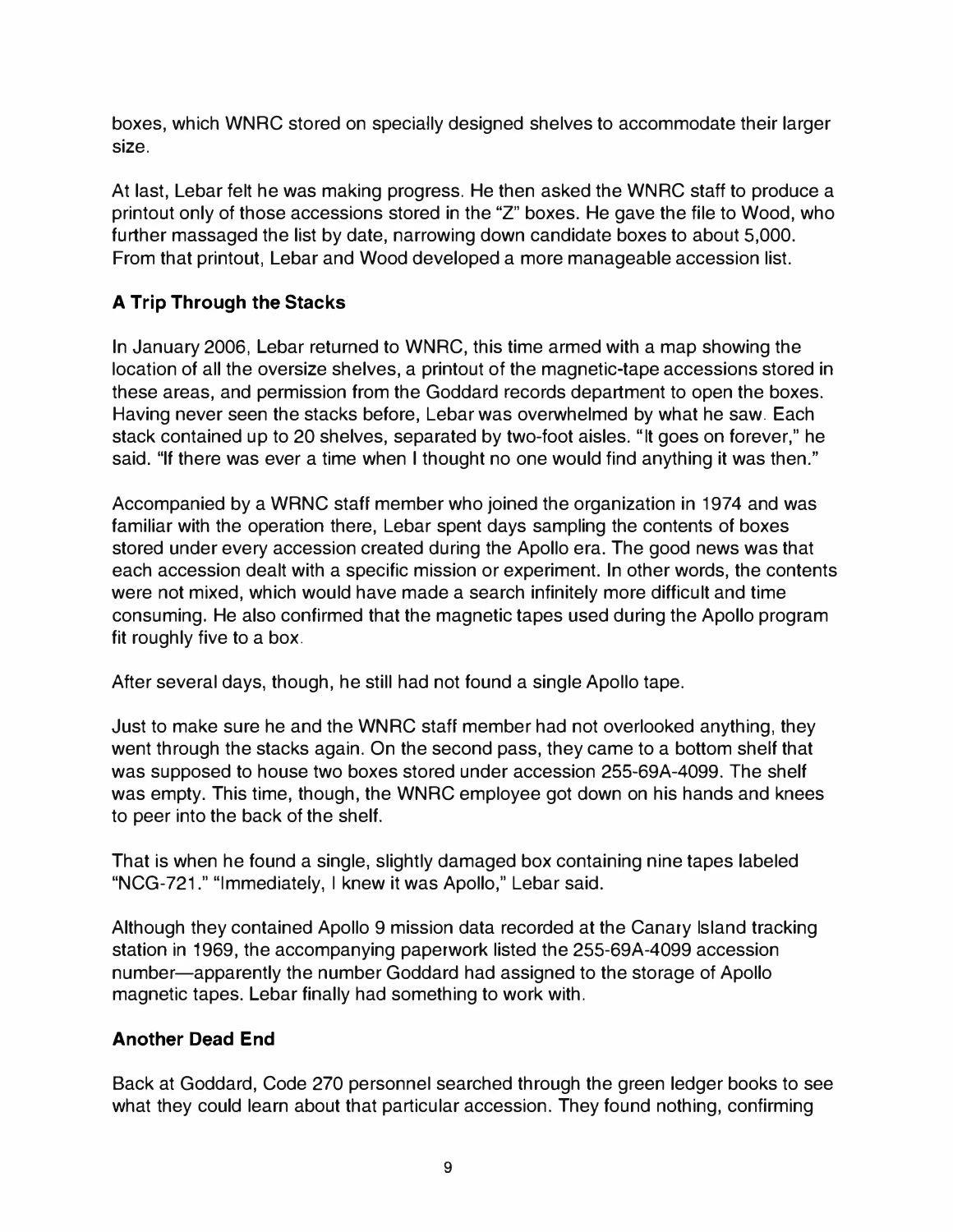their suspicions that the organization responsible for the tapes had worked outside the records department. The WNRC, meanwhile, had better luck finding the original paperwork. On May 4, 2006, a WNRC employee reported her findings to Lebar by way of email:

"This was originally quite an extensive accession in our holdings, 2,614 magnetic tape containers. But over the years, mostly in the 19705, most of the containers were permanently withdrawn by NASA. Currently, only two containers remain in our possession. Besides the original SF 135, we also have the original charge cards from when the boxes were being withdrawn. Unfortunately, there's very little information on the charge cards beyond the date and the box numbers. Often even the name of the person doing the withdrawal is not included, with 'NASA Goddard' being written in its place."

Once the boxes left WNRC, NASA determined their fate, the employee added. Goddard could have destroyed them, returned them as part of a different accession, or even offered them to the National Archives as part of a direct offer, she said.

In the weeks to come, the news would not get better. An analysis of the WNRC accession files also indicated that in 1981-1983, "NASA Goddard" had withdrawn 42,996 boxes of magnetic tapes-25,443 in 1981 alone. Even if the Center had returned the Apollo tapes as part of another accession, it was conceivable that they were later withdrawn as part of the massive recall a few years later.

Without knowing the identity of those responsible for the withdrawal, no one could say what happened or why. The search continued.

## An Appeal for Help

In May 2006, Sarkissian wrote a report updating readers on the status of the search and published it on the Parkes website. The report also was linked on the Honeysuckle Creek website. One month later, Mackellar and Lebar issued an appeal for information, preparing a flyer that included photos showing the differences in quality. They posted the piece on the Honeysuckle Creek website.

National Public Radio saw these reports and interviewed Lebar and Nafzger, airing the program on July 31, 2006. The story caught the attention of the Sydney Morning Herald, which published a front-page article on August 5, 2006 under the headline-"One giant blunder for mankind: how NASA lost moon pictures." Within a few days, the story had spread worldwide.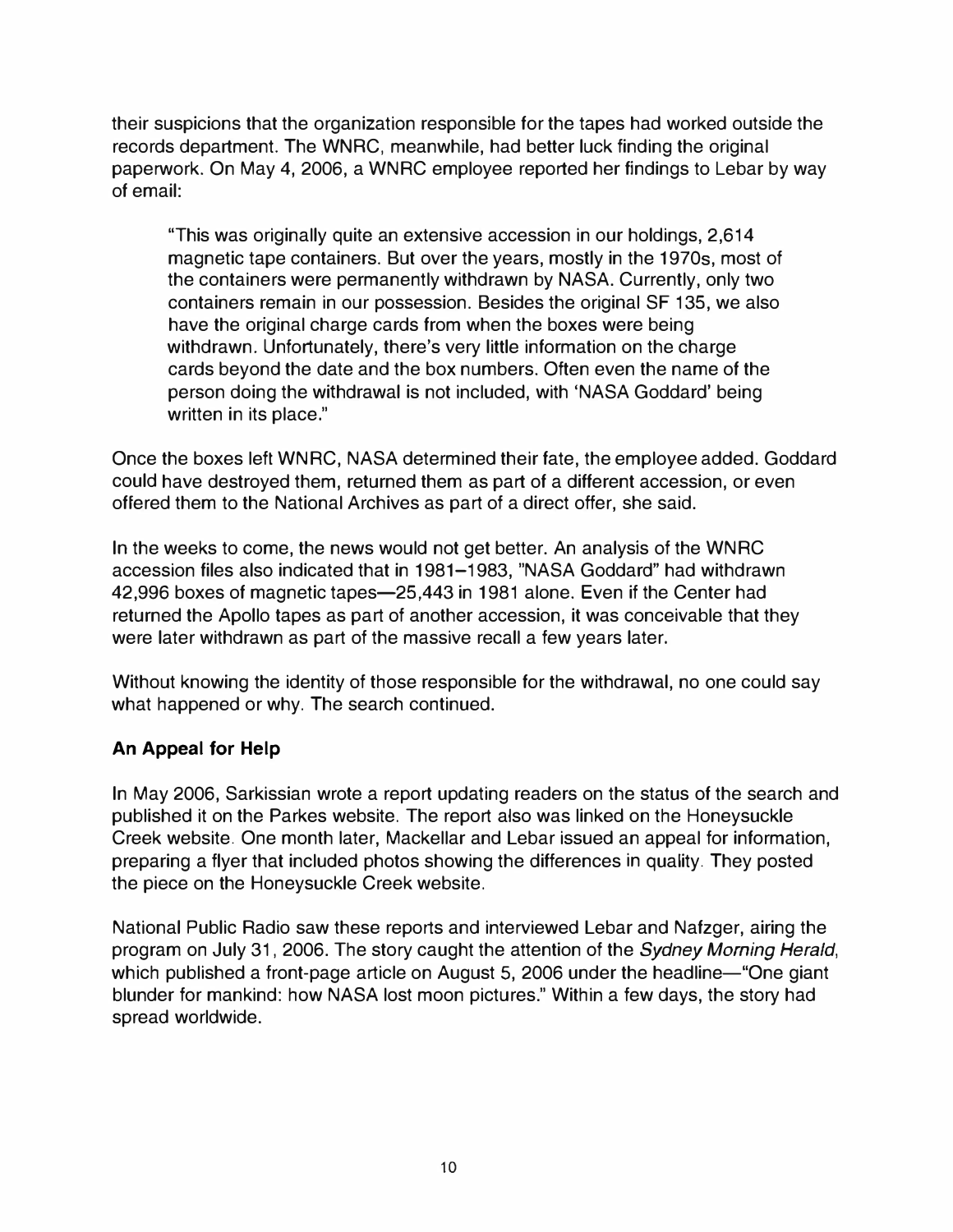#### The Official Search

Understandably concemed about the sensationalized headlines, then Goddard Center Director Ed Weiler tasked Deputy Director Dolly Perkins, who has since retired, to pull together a formal search team, including the U.S. retirees who initiated the search years earlier. In addition to revisiting Goddard records and possible storage sites on and off Goddard's campus, the team agreed to carry out more extensive interviews with current and former employees.

Nafzger and Lebar returned to the WNRC to determine whether Goddard had returned the tapes under different accessions. They found nothing. However, a long-time WNRC staff member recalled that from 1970-1973, two Goddard contractors worked in the stacks Monday-Friday, receiving and storing trucked shipments of "Z-type" boxes from Goddard.

Meanwhile, Wood began contacting retired Goddard and contractor employees. To aid in his research, he obtained all available Goddard telephone directories from 1968 to 2000 and the current issue of the Goddard Retirees and Alumni Association Membership Directory.

"Initially, the search concentrated on finding out if any slow-scan recordings were still at Goddard," Wood said. Working from his home in California, he followed up on a tip that the tapes were stored in a private facility called Iron Mountain. He concluded from talking with employees familiar with the operation, however, that neither Iron Mountain nor any other previously used storage facility had ever held the Apollo tapes. Goddard's Manned Space Flight Network, which supported the Apollo program in the late 1960s and 19705, managed its own tape-handling operation, these employees said. Even so, Nafzger and Lebar arranged visits with Iron Mountain to sample its magnetic-tape collection. Eventually, they came to the same conclusion: the Apollo tapes were not stored there.

The team hit pay dirt in September when Lebar and Nafzger found a supplement to the Manned Space Flight Network Operations Directive-NOD for short-spelling out what Apollo recordings would be made and where they would be shipped. After nearly two years of looking, Lebar and Nafzger found one of the most important pieces to the Apollo-tape puzzle—the name of the Goddard organization responsible for receiving the Apollo tapes-the Data Services Section (Code 824.3)-and the name of the employee who managed the operation.

## Tracking Down Employees

Did the manager know what had happened to the Apollo tapes? No one will ever know. He died in 1997.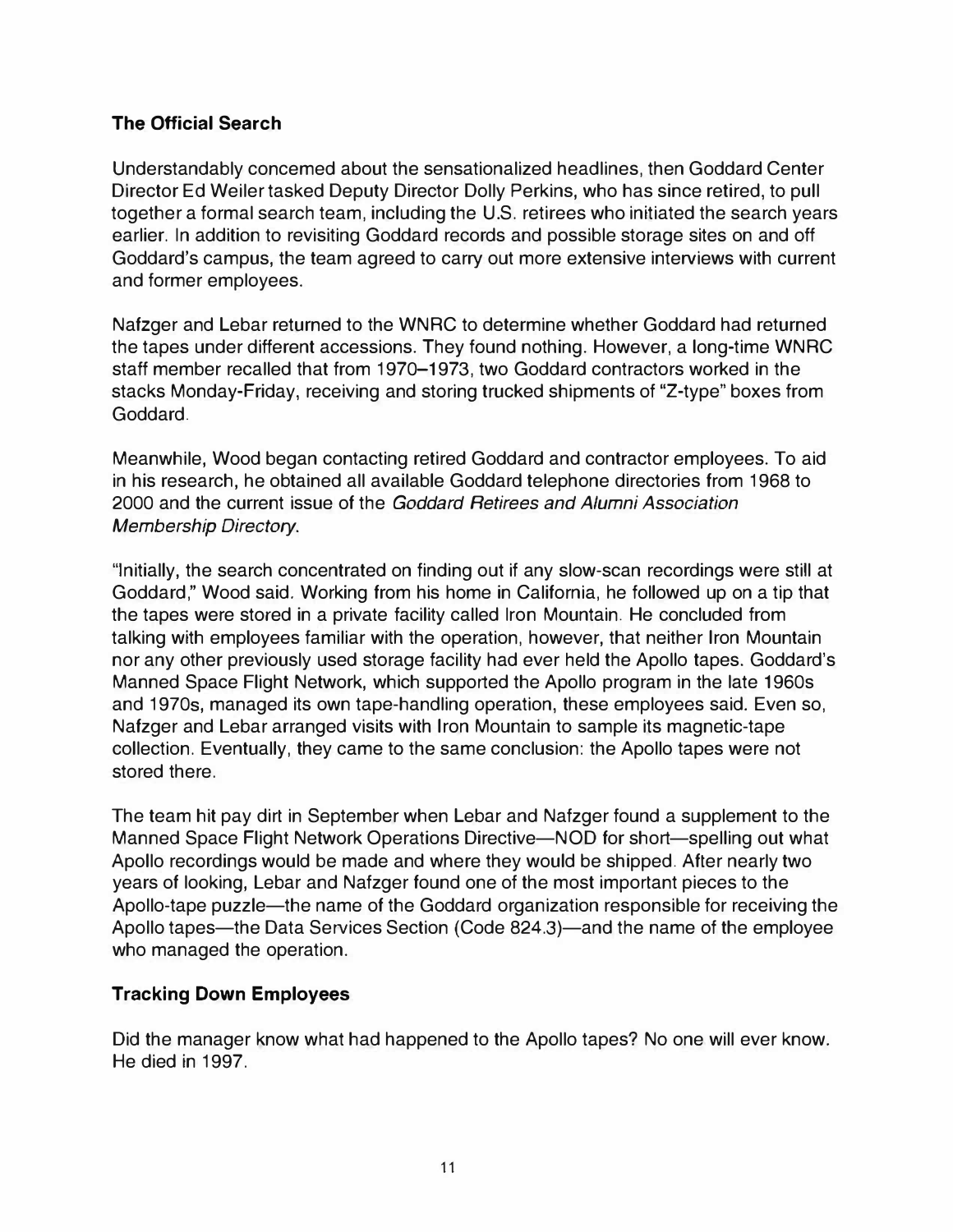However, Wood's diligence in creating searchable PDF files of phone books and organizational charts gave the team other venues to investigate. In 1974, one year before Goddard withdrew the Apollo accession, another employee assumed control of the operation, which also became known as the Data Evaluation Section or Code 863.1. Wood consulted Internet-based locator services and found him living in Delaware.

Over the course of several telephone interviews with Wood and Nafzger, the former employee confirmed that his organization received and stored Manned Space Flight Network tapes and that he kept detailed logbooks listing each tape received, the station that provided it, and the accession number needed to transfer the tapes to WNRC. The logbooks made it possible for the organization to recall any tape for later use, he said.

However, the employee did not know what became of the detailed logbooks or the Apollo tapes. He simply could not remember if they had been recalled, degaussed, and recertified for other uses.

## Digging Deeper

Allhough the employee who headed the organization could not recall details, his supervisors did. A former chief of Goddard's Network Procedures and Evaluation Division (Code 860) recalled instructing personnel to strip all identification from the magnetic tapes slated for recycling and to degauss them. However, the former employee stressed that Code 863.1 never would have destroyed data on a particular tape without first getting approval from the Johnson Space Center, which had full control of the Apollo data. Neither he nor anyone else, however, could recall the name of the person who would have made that call.

Given the vast number of tapes involved, something must have triggered the recycling operation. Wood and Nafzger would soon have a clue.

## Motivation for Recycling

By the mid 1970s, the magnetic-tape industry had begun using a synthetic product to apply magnetic oxide to tapes. However, the new binder proved troublesome. After only a couple years, many of these tapes became unusable because the oxide would stick to tape heads and strip off when the tape was played back, a condition known as "Sticky Shed Syndrome."

By the early 1980s, NASA was experiencing a critical shortage of magnetic tape. The Associate Chief for Goddard's Network Procedure and Evaluation Division recalled someone from Goddard's Network Logistics Depot calling him to request additional recycled magnetic tapes to make up for procurement shortages caused by manufacturers failing to meet NASA's minimum quality specifications.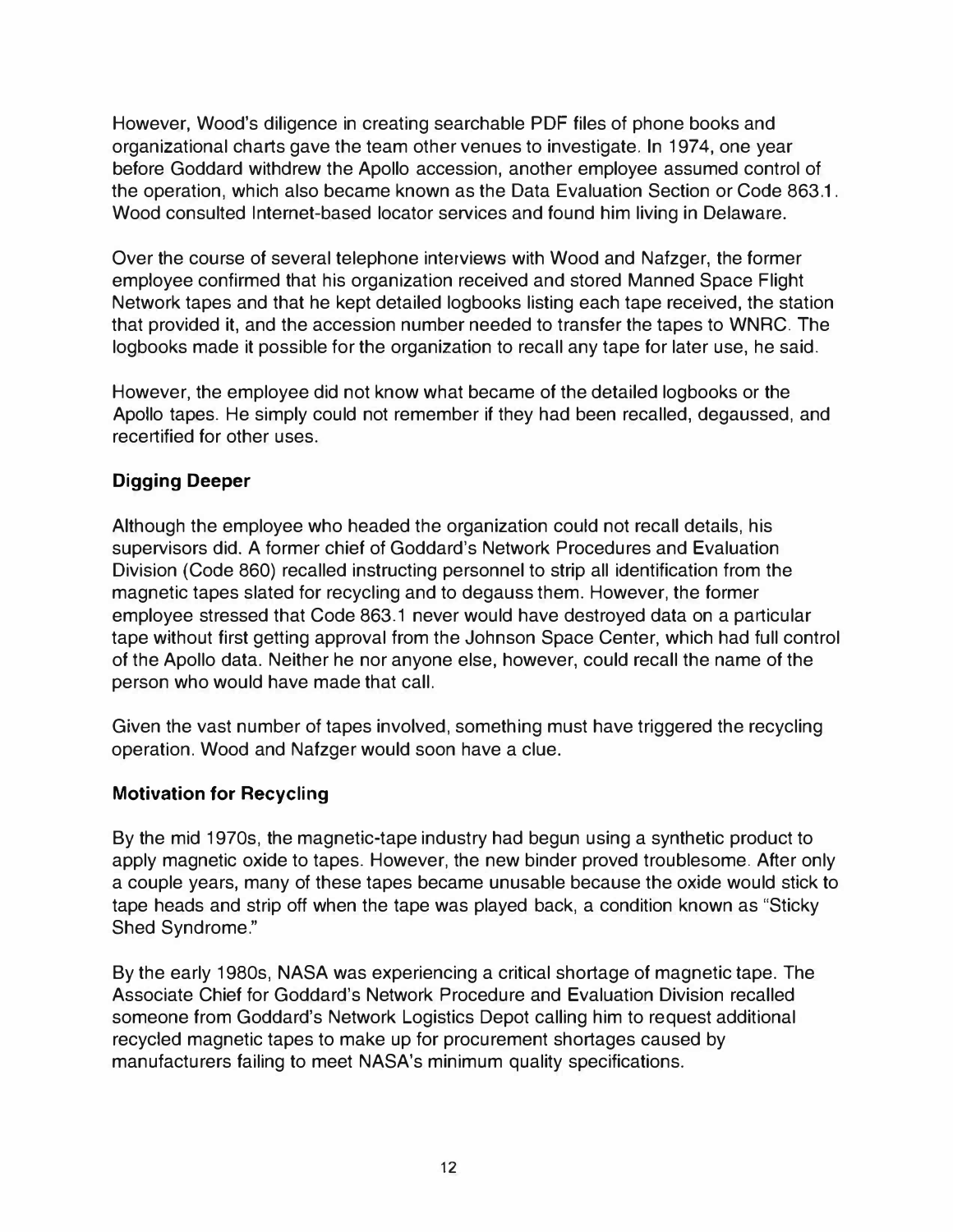To see if he could obtain more details about the shortage, Nafzger visited Goddard's library in February 2007 to review old copies of the Center's weekly management reports. Knowing that Goddard had withdrawn 25,443 boxes of magnetic tape in 1981, Nafzger examined that year first. It did not take long to find a reference to the tape shortage.

On January 8, 1981, the Network Operations Division (Code 850) reported: "Landsat magnetic tape requirements have increased substantially over the originally provided projections for 1981. Recent increases of 10 reels per day for DOMSAT and 50 per day by the Image Processing Facility have severely strained both new and recertified tape supply systems." Furthermore, the report said that Goddard's magnetic-tape recertification facility had added a third shift to recertify Landsat tape.

And then on May 7, 1981, Code 863.1 reported that it needed to procure 164,220 reels of magnetic tape required by the Network Logistics Depot, the Jet Propulsion Laboratory, and three other NASA centers over an eight-month period. Sitting in the library that day, Nafzger could only think, "Wow, it looks like there's a rational connection between the pull out of tapes and the shortage of one-inch magnetic tapes. I didn't find a smoking gun and they didn't reference the WNRC in name, but they did reference the need for tapes."

The day Neil Armstrong and Astronaut Buzz Aldrin walked on moon, the tracking stations faithfully recorded the event. Nafzger figures that each of the three stations used 15 one-inch tape reels to record the actual event, meaning that Goddard received a total of 45 tapes documenting the history-making occasion. Because the WNRC no longer stored the Apollo-era tapes, Nafzger could draw only one conclusion based on what he read in the weeklies: The 45 Apollo 11 tapes were degaussed, recertified, and reused to satisfy a NASA-wide shortage of one-inch tapes more than a decade later. NASA's M-22 recordings of the Apollo 11 moonwalk likely were gone forever.

## Hope Still Remains

A few months before Nafzger learned the details of the tape shortage, he also made another discovery that could prove providential for those who want to make the rawfeed recordings available to the public via modern-day technology.

When he and Lebar visited the WNRC in early fall of 2006, they decided to search the documentation files related to the Apollo 11 mission. In one dusty box, they uncovered a Goddard Teletype message indicating that NASA had hired the Applied Physics Laboratory (APL) near Baltimore to modify another tape recorder-an Ampex VR-660C that used two-inch magnetic tape-to handle the slow-scan television signals received only at the Parkes tracking station. Nafzger had no knowledge of this experimental program even though he was in charge of the Apollo 11 television ground-support effort.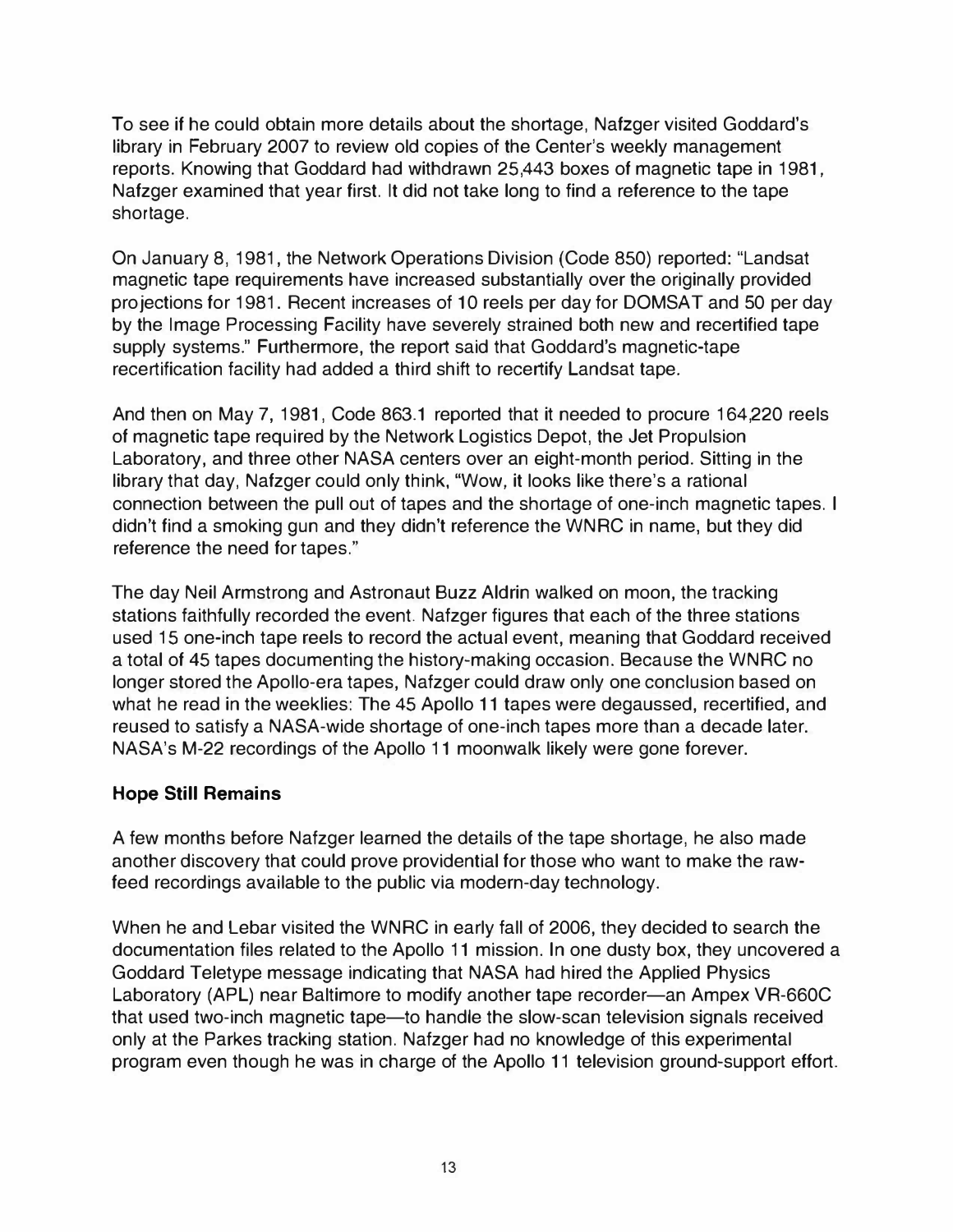Sarkissian, meanwhile, already had found a letter and a photo showing two Ampex VR-660C recorders and a man who may have operated them. The letter, written by the former Parkes director, suggested the operator worked for APL.

## The Search at APL

At the request of Goddard Deputy Director Perkins, the APL Office of Communications and Public Affairs contacted retirees, and the organization's records group searched its archives to see if they could discover the man's identity and whether APL still had the recording.

By December, after finding back issues of APL's employee newsletter and its quarterly progress reports, APL personnel had an answer. They uncovered the identity of the man who had indeed modified the Ampex VR-660C.

From additional sleuthing, Wood and Lebar found the man's son who provided his father's phone number at his home in Arkansas. Now also in his 80s, the former APL employee confirmed he had modified the recorders and recorded the original moonwalk signal. At the time, no one asked him to make a dupe of the tapes; so he did not. Whether he packed the tapes and personally delivered them to APL, he does not recall. However, he distinctly remembered seeing the tapes at APL after his return from Australia.

## APL Tapes Found

In early January, the APL Archivist called Nafzger to say that she found five two-inch videotapes, along with some 16mm films.

Before team members could play the tapes, though, they had to find a VR-660C. Wood found a company in California that agreed to ship its legacy machine to Goddard. After it arrived, Nafzger loaded the tapes and lived yet another déjà vu experience. Although he confirmed that the tapes had been previously recorded in a format consistent with a VR-660C, the two-inch tapes were blank and the film contained unrelated television footage.

Although a search for the VR-660C recordings at the National Archives and the WNRC has yielded nothing, Nafzger, Wood, Lebar, and other members of the Goddard search team are hopeful that APL will one day find them in its holdings. If APL finds the recordings, NASA will be ready: it is maintaining its capability to playback and view oneand two-inch tapes if they are ever found.

## Never Say Die - The Restoration Effort

Despite the twists and turns, the emotional highs and lows, the search team never lost its passion for giving the world a glimpse of what the historic landing really looked like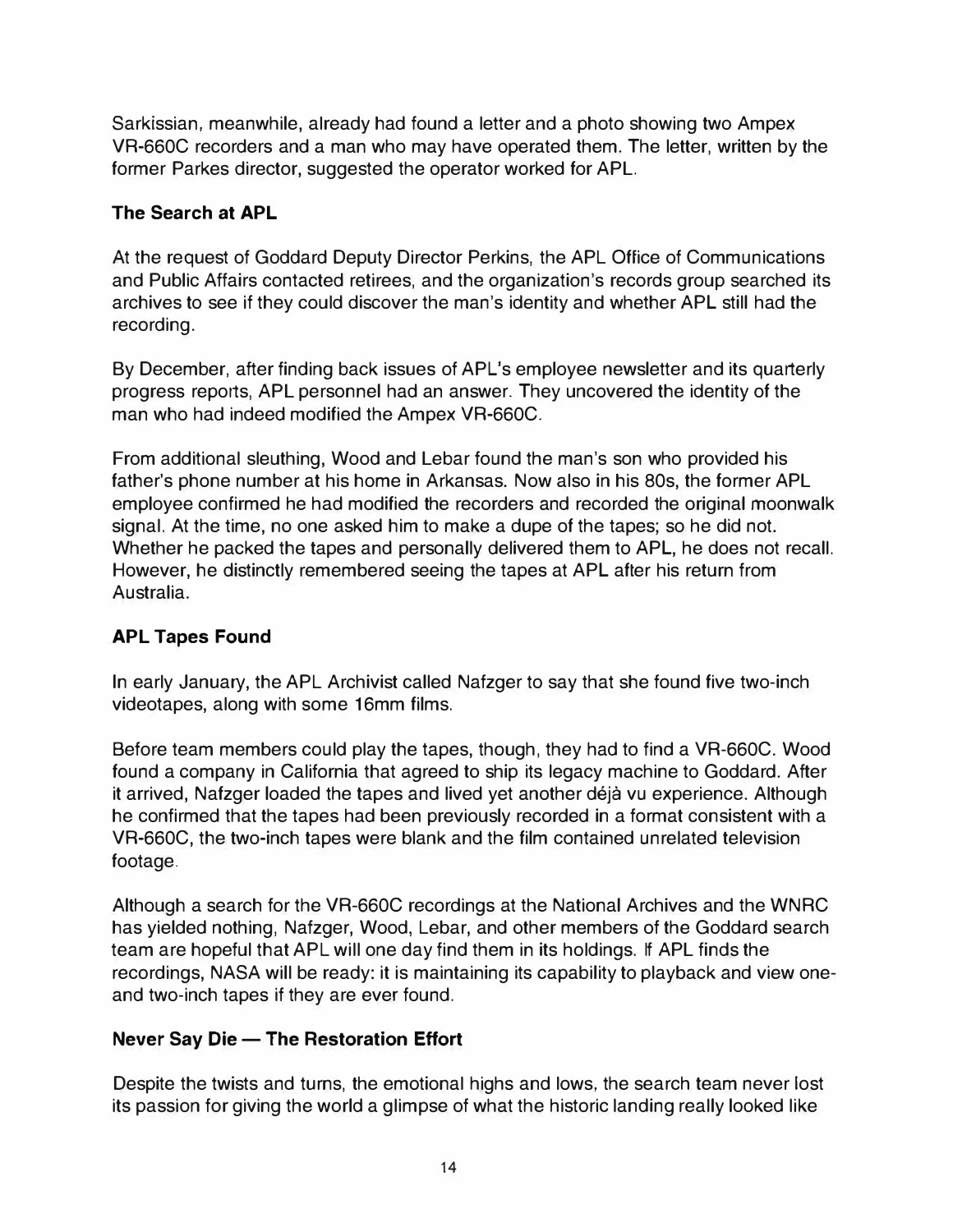as the signal played on the slow-scan television monitors at the three tracking stations. That motivation compelled the team to take another tack in its quest.

On two continents, team members started looking for what might be the best of the broadcast-format video. In Australia, searchers had already made two significant finds. One was a copy of a tape recorded at NASA's Sydney video switching center where downlinked television from Parkes and Honeysuckle Creek was received for transmission to the U.S. The other was a Super 8 film a technician at Honeysuckle Creek had made of the slow-scan monitor showing details that had been lost by the time the television arrived in Houston.

In the U.S., Lebar and Nafzger visited CBS News Archives and found original broadcast tapes recorded via direct microwave and landline feeds from the Johnson Space Center. At Johnson, they also found kinescopes that no one had viewed for 36 years.

Nafzger viewed and evaluated each available recording, and selected the best for digitization. One company, Lowry Digital, which has restored aging Hollywood films, demonstrated how it could use it proprietary software technology to significantly enhance these tapes. After seeing Lowry's demonstration, NASA Headquarters hired the company to restore the various video clips for the sole purpose of providing the public, future historians, and the National Archives with the highest quality video of this historic event.

Under the initial restoration effort, Lowry restored 15 scenes and included on the tape several before-and-after comparisons. That tape was released for the 40<sup>th</sup> anniversary of the Apollo 11 moon landing. The restoration, however, is ongoing and may produce even better video by this fall.

## **Observations**



In the case of the missing Apollo 11 moonwalk tapes, hindsight is indeed twenty-twenty. Had NASA known what it knows today, the one-inch magnetic telemetry tapes used to record the rawfeed images of Neil Armstrong's first steps on the moon would be available today, stored safely in the National Archives. Though NASA certainly understood the historic significance of man's first steps on the moon, it did not anticipate the ability to digitize the unconventional television signal into highquality video 40 years later. In an era of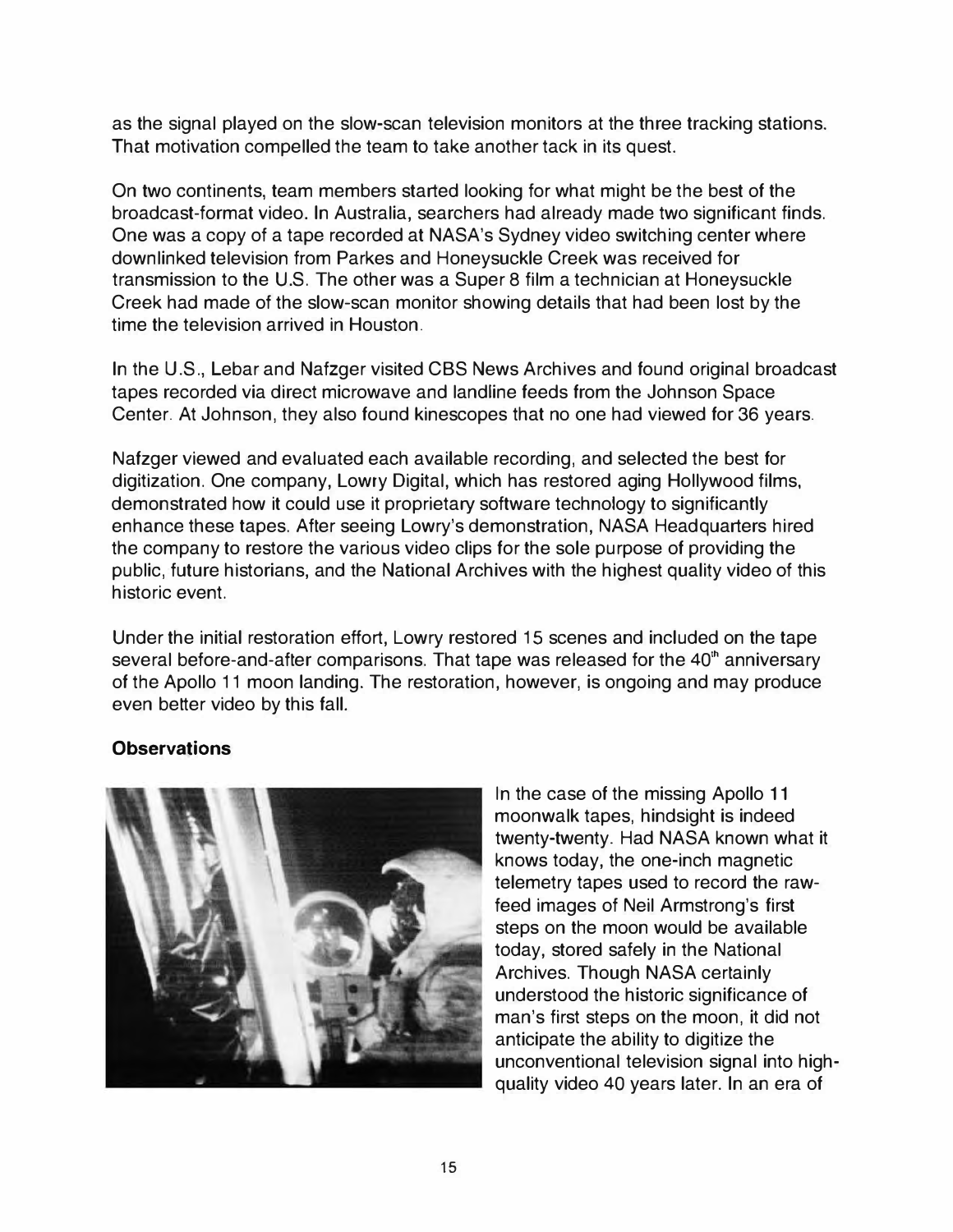slide rules, carbon copies, and computer punch cards, the lack of foresight is perhaps understandable.

Even so, some might believe that NASA and its employees—some of them long dead should have recognized the tapes' importance and preserved them for posterity. But before coming to judgment, one needs to put the issue into perspective and consider the role that these tapes played in the Apollo 11 mission.

Among other data, they recorded an unconventional television signal, which had to be converted and repackaged to make viewable-and only then with significant degradation. "They were telemetry tapes; it's as simple as that," Nafzger said. "NASA has always backed up mission data and that's the role these tapes played. In all honesty I don't think they would have passed the test," he added. "The technology didn't exist to do anything with them other than what was already done at the time they were made."

Perhaps there are no clear answers. All that can be said with any certainty is that NASA and the Goddard Space Flight Center followed all procedures in storing the Apollo telemetry tapes, the search team has concluded. After reviewing their content and determining that Apollo program managers no longer needed the data, Goddard personnel shipped the telemetry tapes to WNRC for storage. Over the ensuing years, Goddard recalled them and either reused the one-inch tapes to meel a network shortage in the early 1980s or disposed of them because of the high cost of storing them. At no time did anyone recognize the unique content on roughly 45 tapes containing the actual moonwalk video. At no time did anyone ever consider what could be possible nearly 40 years into the future with the advent of new technology.

While current leaders can do nothing to reverse decisions made 40 years ago, they can redouble their efforts to make sure historically important recordings and paperwork find a permanent home within the National Archives, particularly now as they prepare to take the Nation back to the moon.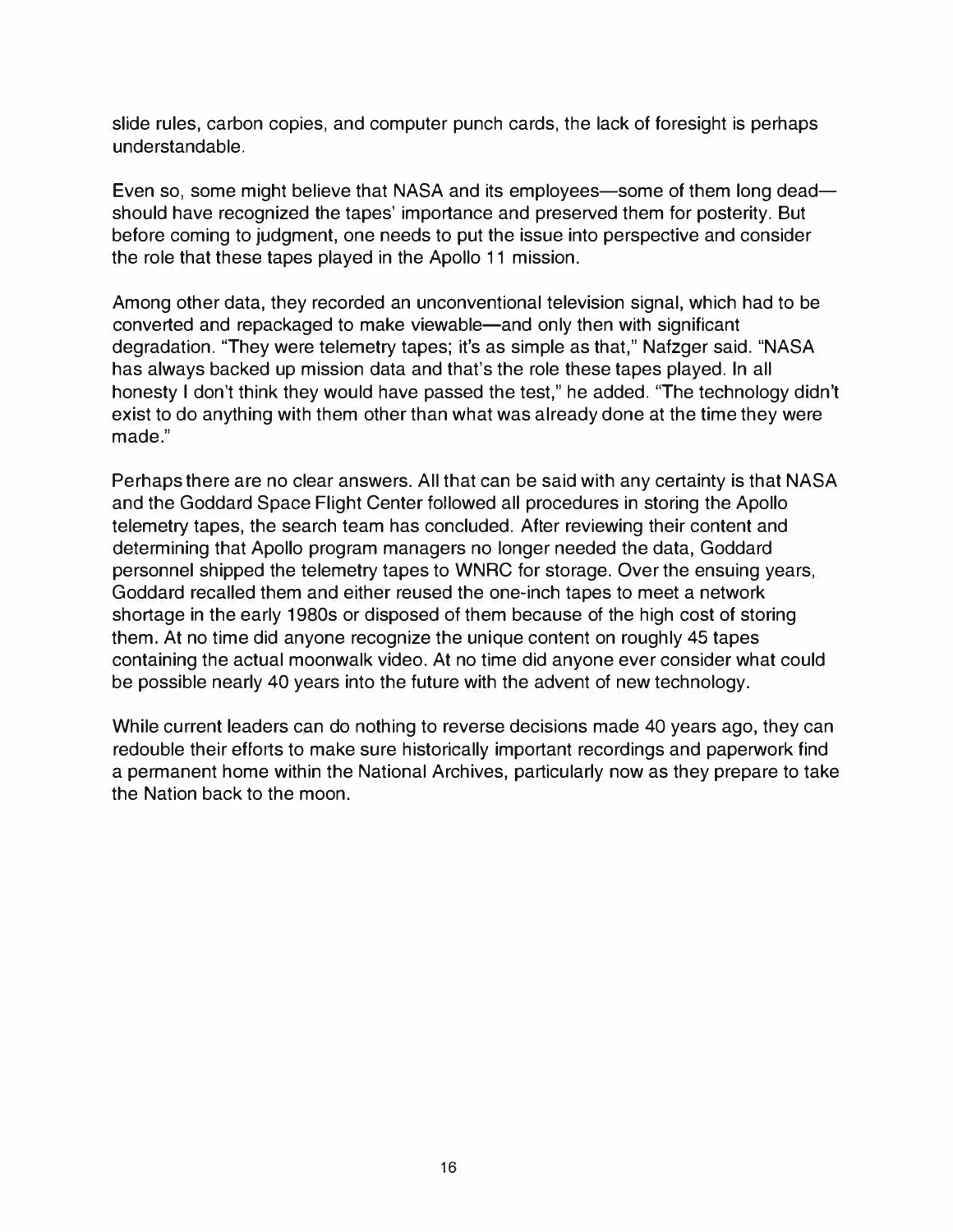#### Final Search Report Credits

Apollo 11 Search Team - NASA Goddard Space Flight Center

Dolly Perkins, Deputy Director, Goddard Space Flight Center (Retired) Richard Nafzger, Engineer, Search Team Leader Karen Flynn, Engineering Deputy Director Mark Hess, Public Affairs Marilyn Tolliver, Chief, Logistic Management Division Lori Keesey, Writer/Editor

#### Apollo 11 Tape Search Support Team

Stan Lebar, Program Manager Apollo Lunar TV Camera, Westinghouse Electric Corporation, (Retired) Colin Mackellar, Apollo Historian, Honeysuckle Creek Web Site John Sarkissian, Operations Scientist, CSIRO-ATNF Parkes Radio Observatory Bill Wood, Goldstone, Apollo USB Lead Engineer (Retired)

#### Support Companies and Organizations

NASA Goddard Space Flight Center (GSFC) Support GFSC TV Operations GSFC Production Office Joe Damiano Patrick Kennedy Mike Marosy John Putman Loyal Stewart

#### NASA Headquarters

Robert Jacobs, Public Affairs Administrator Bert Ulrich, Public Affairs Fred Brown, Executive Producer, NASA TV Cliff Feldman John Malechek

National Archives and Washington National Records Center (WNRC) Judith A. Barnes, Deputy Director, WNRC Krista Donnelly, Chief of Transfers and Disposition, WNRC Nathan Miller, Archivist, WNRC Michael Waesche, Management Analyst, WRNC Alan Kramer, Supervisor Archivist Specialist, WRNC Les Waffen, Chief, Motion Picture Sound & Video, National Archives, College Park, MD Daniel Rooney, Audiovisual Archivist, National Archives, College Park, MD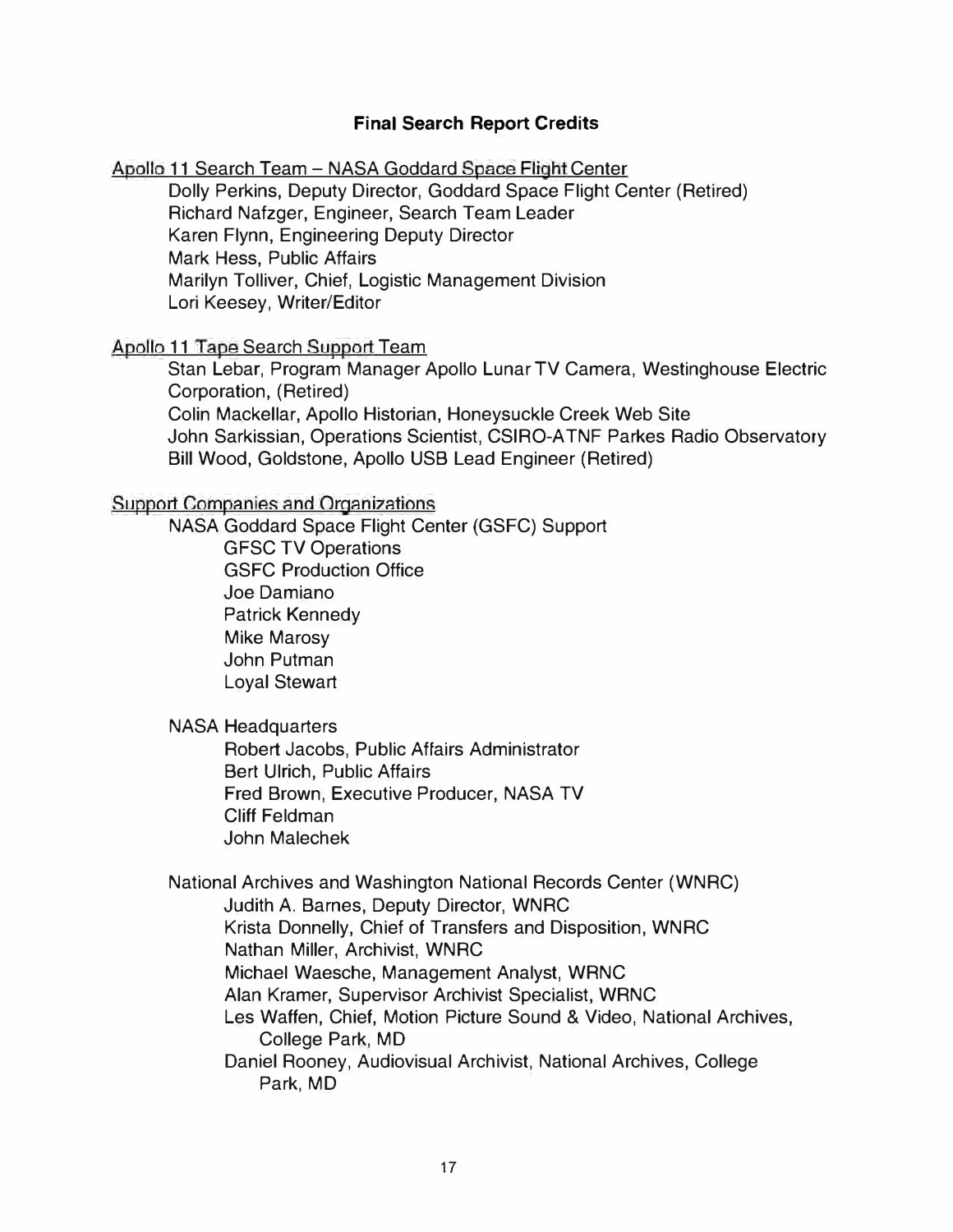Lowry Digital - Restoration John D. Lowry, Founder and Chief Technical Officer Mike Inchalik, Chief Operating Officer Amy Bailey, Intemal Producer Patrick Edquist Ray Mitchell Kimball Thurston

Archival Recordings Kipp Teague, Archival Tape Ed von Renouard, Archival Super 8 Film

Archival VR-660 Recorder Richard Diehl

NASA Johnson Space Center Sylvia Stuart Gederberg, Librarian

Honeysuckle Creek Tracking Station MSFN, Australia Mike Dinn (Retired) John Saxon (Retired)

Parkes Radio Observatory John Reynolds

Goddard Space Center Ground Tracking Network, Apollo Richard Holl (Retired)

Goddard Data Evaluation Lab Richard Bouchard

Wheeler Tape Forensics Jim Wheeler, Former Ampex Design Engineer

Smithsonian Institution, National Air and Space Museum James David, Curator Space History

CBS Broadcasting TV Archives Roy Carubia, CBS News Archives

#### Colorlab

Mike Lloyd, Tape Processing

#### Vidipax

Sam Verga, Tape Processing